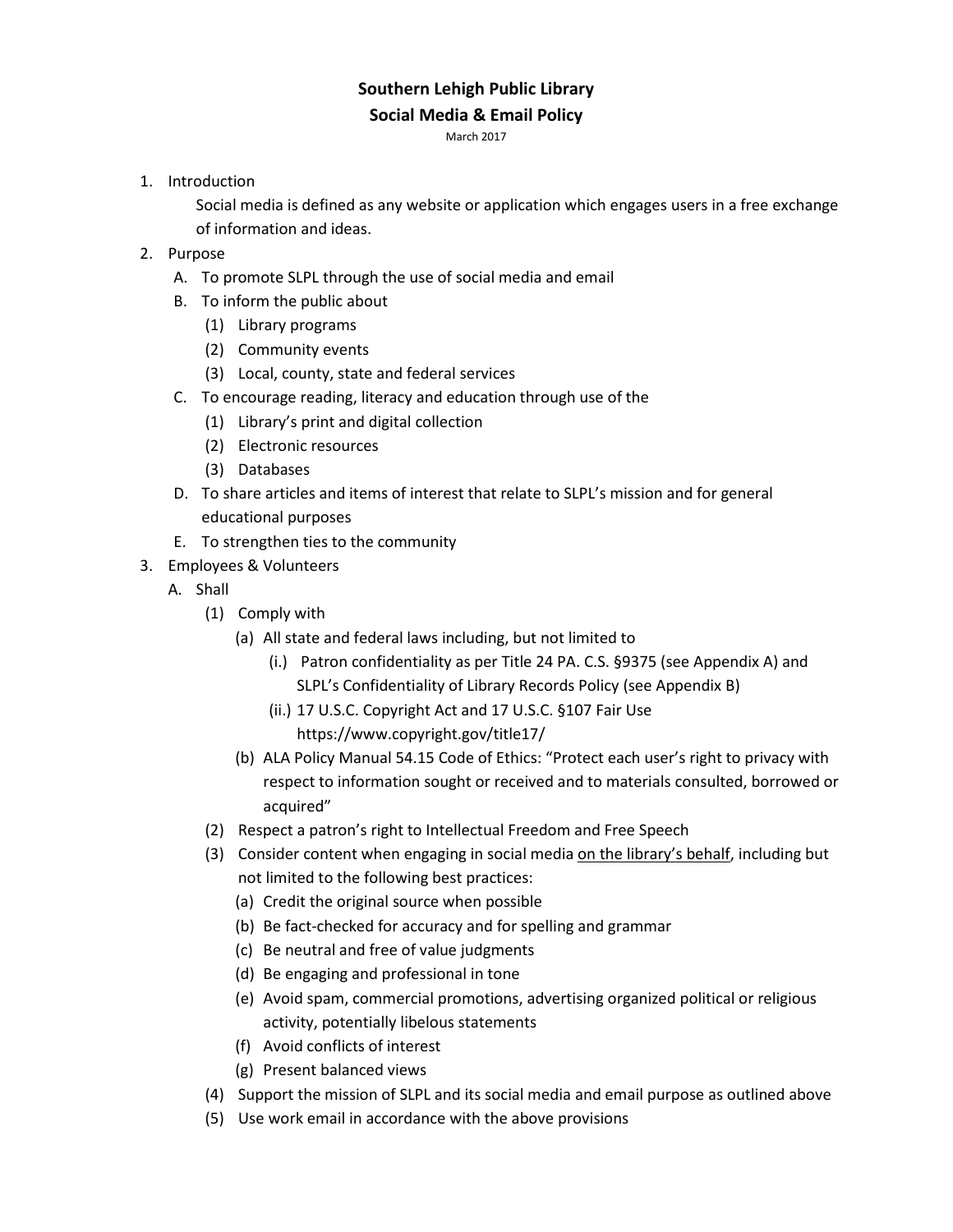- (6) Sign an acknowledgment that they have read and agree to abide by this policy within 30 days of receipt of the policy (see Appendix C)
- B. Shall not
	- (1) Engage in personal online social networking and internet blogging activities while on employer time unless related to the library
	- (2) Post libelous comments
	- (3) Use their SLPL work email in personal social media profiles
	- (4) Use their SLPL work email for personal use
- C. The Director shall
	- (1) Determine who will have access and manage social media accounts, including but not limited to Facebook, Twitter, Pinterest and Instagram
	- (2) Have final authority over issues of content and over any material shared through social media
- D. Violation of the terms of this policy by an employee or volunteer will result in disciplinary procedures.
- 4. General Public
	- A. Patrons using the PACs (library's public computers) to access social media and email shall comply with the SLPL's Computer & Internet Use Policy.
	- B. Postings on any SLPL social media affiliated site do not serve as formal requests for service. Any person needing a response should call or email the library.
	- C. Participation in any SLPL social media application implies agreement with our Computer & Internet Use Policy.
	- D. SLPL supports First Amendment rights and Intellectual Freedom.
		- (1) Content posted to SLPL social media sites shall not include
			- (a) Obscene and other sexually explicit material as defined in Title 18 PA. Code §5903
			- (b) Violent material
			- (c) Foul/obscene or inappropriate language
			- (d) Personal attacks, insults or threatening language
		- (2) Violations
			- (a) SLPL reserves the right to "hide" or remove any content posted to its social media sites by anyone if it is reasonably construed as abusive, destructive, harmful, libelous, or threatening.
			- (b) SLPL reserves the right to ban any users for violations of the above.
	- E. Privacy
		- (1) It is understood that all persons attending library sponsored events, by their decision to attend, give consent to SLPL to use photographs, video or audio of them in email marketing and on social media. Patrons wishing to withdraw consent must complete the Photo Opt-Out Release Form (see Appendix D).
		- (2) SLPL is committed to patron privacy and
			- (a) Shall not
				- (i.) Share any content or personal information that a patron has posted on social media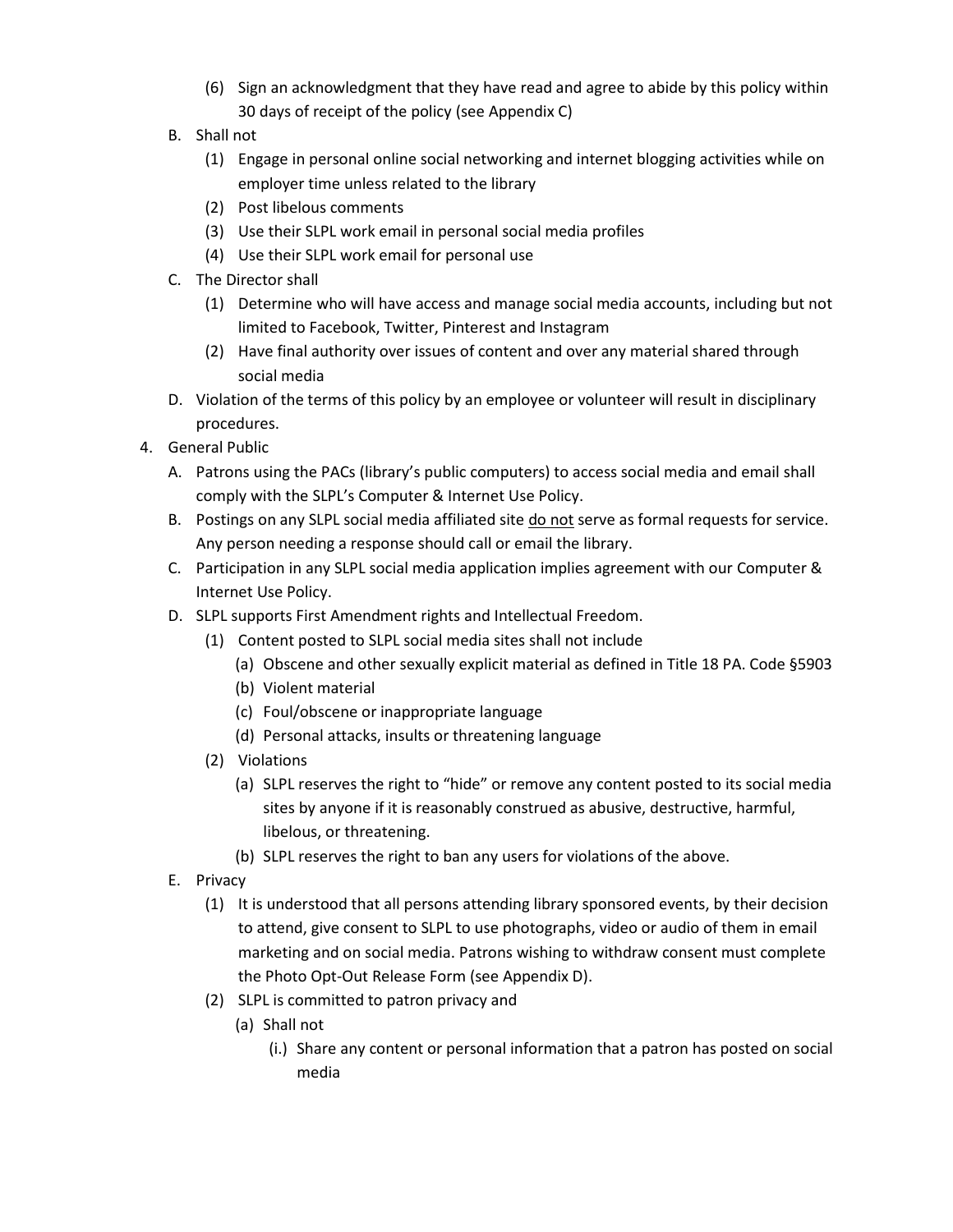- (b) Shall
	- (i.) Avoid all attempts to use personally identifiable patron information such as email, address and/or phone number or reveal a patron's reading material per Title 24 PA. C.S. §9375 and SLPL Confidentiality of Library Records Policy
- (c) Minors (those under 18 years of age)
	- (i.) When images of children are used, names shall not be included.
- 5. Liability
	- A. SLPL assumes no liability regarding any event or interaction that takes place by any participant in SLPL social media platforms and email.
- 6. Implementation
	- A. This policy will be posted on social media, the website and included in the personnel and policy manual.
	- B. Employees will be notified at a monthly staff meeting and in writing within 30 calendar days of Board approval of this policy.
	- C. Volunteers will be notified in writing within 30 days of Board approval of this policy.

This policy was adopted by Southern Lehigh Public Library's Board of Directors at its regularly scheduled Board meeting on Tuesday, March 21, 2017.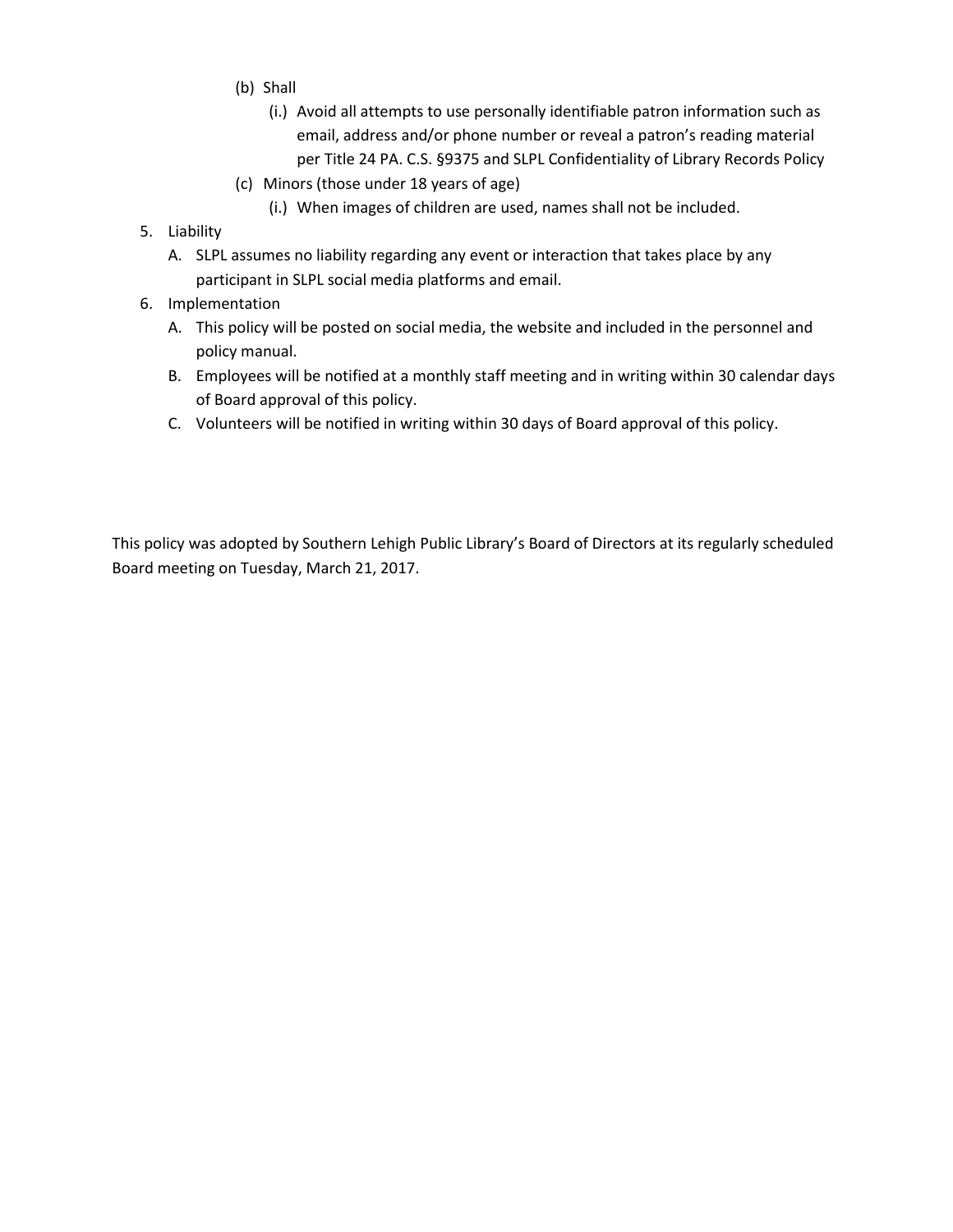#### Appendix A

PENNSYLVANIA STATUTES AND CONSOLIDATED STATUTES

PENNSYLVANIA STATUTES

TITLE 24 EDUCATION

CHAPTER 93 PUBLIC LIBRARIES

24 Pa. Con. Stat. § 9375

§ 9375 Library circulation records

Records of the following institutions which relate to the circulation of library materials and contain the names or other personally identifying information of users of the materials shall be confidential and may not be made available to anyone except by a court order in a criminal proceeding:

(1) The State Library. (2) A local library established or maintained under the provisions of this chapter. (3) The library of a university, college or educational institution chartered by the Commonwealth. (4) The library of a public school. (5) A library established and maintained under a law of this Commonwealth. (6) A branch reading room, deposit station or agency operated in connection with a library described in this section.

*09/2014*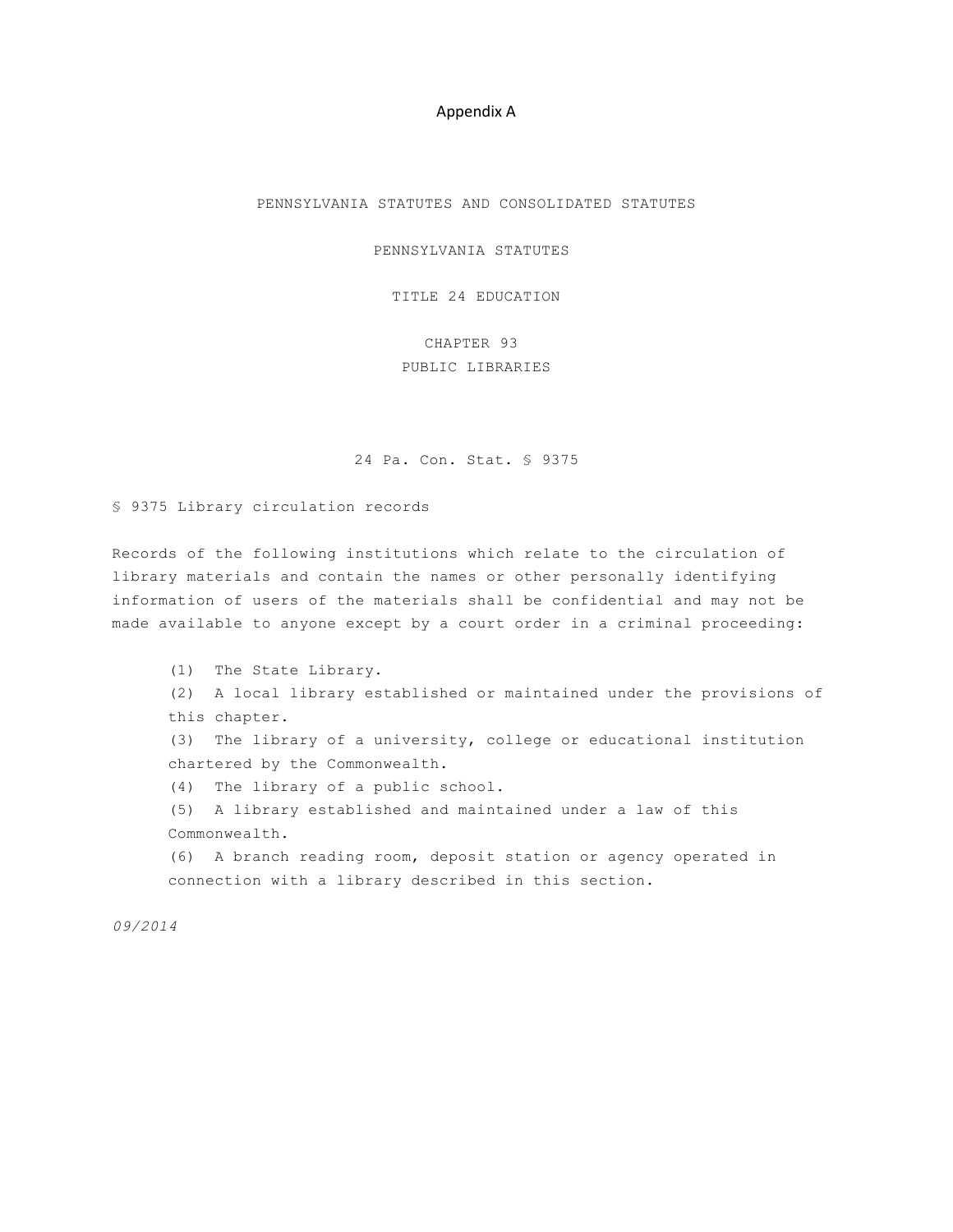#### Appendix B

### **Southern Lehigh Public Library Confidentiality of Library Records Policy**

Revised March 21, 2017

- 1. The Board of Directors of Southern Lehigh Public Library (BOD–SLPL) specifically recognizes the confidentiality of records related to circulation of library materials that contain names or other personally identifying information regarding the users of the library in accordance with Pennsylvania law Title 24 PA C.S. § 9375.
- 2. The BOD-SLPL supports the concept of intellectual freedom and the right of each citizen, regardless of age, to free access to information without fear of intimidation or recrimination. The library's confidentiality policy safeguards the first amendment and privacy rights of library users. The library advises employees, volunteers, patrons, and third-party vendors with whom the library has contracted that all library records containing names or other personally identifying information regarding the users of the library are confidential and will not be shared.
- 3. The BOD-SLPL further subscribes to the American Library Association Library Code of Ethics, Section III, which states, "We protect each library user's right to privacy and confidentiality with respect to information sought or received and materials consulted, borrowed, acquired, or transmitted."
- 4. In most instances, Southern Lehigh Public Library safeguards access to patron library records and restricts access to that information to only the patron who owns the library card and provides that card or to the parent/legal guardian of a minor child with the stipulations and exceptions specified below in item #7. Exceptions are granted for the following circumstances:
	- When the library has exhausted all efforts to encourage a patron to return overdue materials and/or pay overdue fees or replacement fees for lost/damaged materials, the patron's name, address, telephone number, email address, total monetary value of materials, and total number of items overdue/lost/damaged will be reported to the collection agency with whom the library has contracted. No additional personally identifying information will be shared, i.e. titles of items, and the library has insured in its contract with the agency that the agency will respect the patron's confidentiality.
	- When the library is experiencing problems with its public access computers, library automation software, or any other technology services it may be necessary to contact thirdparty vendors with whom the library has contracted for assistance. The library has insured in its contracts with these vendors that patron privacy and confidentiality will be respected.
- 5. No patron records will be made available to federal, state, or local law enforcement agencies except by a court order as required by law.
	- Court orders from law enforcement officers will be referred to the Library Director who will consult legal counsel. Other library employees will not provide any patron records to law enforcement agencies under any circumstances.
	- The library will take such action as is necessary to determine that any court order or process issued by any court or pursuant to any court rule or any agency of government requires that such records be made available.
- 6. When library employees or volunteers speak either in person, online via email, or by telephone to anyone other than the patron, or to persons who cannot produce their library card or identification, information regarding items checked out, items overdue, fines, and items on hold will be restricted as to information that does not reveal the content, such as number of items or figures for fines owed. Addresses, phone numbers, or any other personal information from patron records will not be given out under the above circumstances. When a patron is unable to confirm his or her identity as required, a print-out of the requested information or an email containing the information can be sent to the patron using the postal/email addresses provided in the registration records.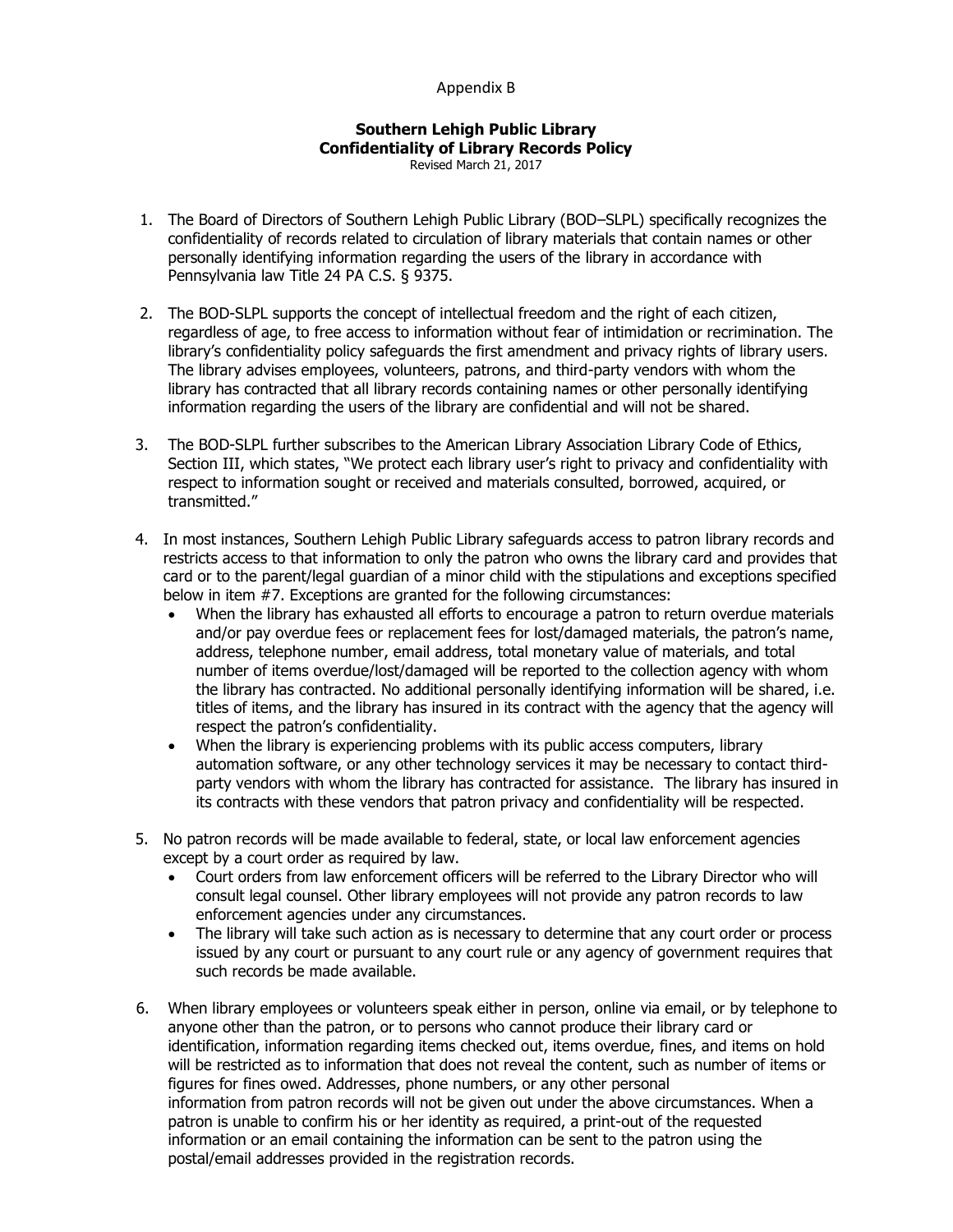- 7. The Library record of a child has the same confidentiality protection under library policy as that of any other patron with the following exception:
	- Parents or legal guardians are permitted access to the records of their minor children through the age of 17 (seventeen). The parent/legal guardian must be accompanied by the child, provide the child's library card, and/or provide other acceptable identification. In the case of telephone inquiries, the library card number and verification of the child's address, telephone number, and date of birth are required.
	- Southern Lehigh Public Library recognizes that parents or legal guardians who have signed their minor children's registration cards have assumed the financial responsibility for materials checked out to their children's cards; therefore, parents or legal guardians will be provided with specific information about their minor children's library records when materials are overdue or lost.
- 8. Adult patrons may waive their rights to the confidentiality of their library records and grant them to another adult cardholder by executing a limited waiver form, set forth in Appendix I. The limited waiver form must also be executed by the adult who will be permitted access to the adult patron's otherwise confidential library records.
- 9. No patron may use this policy to steal library materials. In the event of theft, the library will release to the appropriate law enforcement officers the relevant patron records, including the name and address of the person committing the theft and a list of materials stolen with the replacement costs.
- 10. Patrons are encouraged to inform themselves of all library policies before signing their own or a minor child's library card registration.

#### 11. Complaints

- (i.) Complaints of violations of this policy must be received in writing within 10 days of the violation.
- (ii.) The director shall respond to a complaint within 30 days detailing any corrective action taken.
- (iii.) All reasonable efforts will be made to resolve the complaint.

 12. Violations of the terms of this policy by employees and volunteers will result in disciplinary procedures.

This policy revised and adopted by Southern Lehigh Public Library Board of Directors at their regularly scheduled board meeting on March 21, 2017.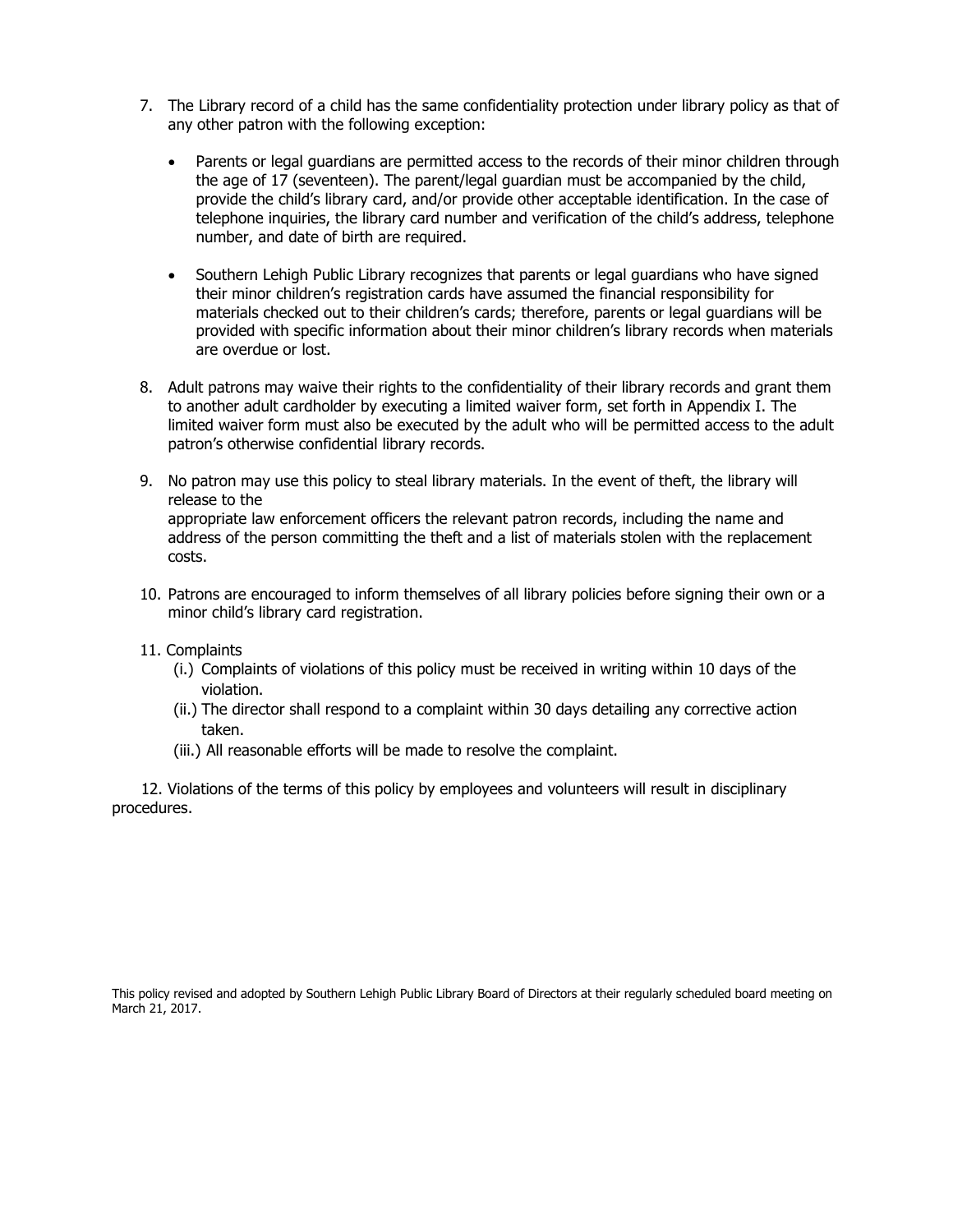#### Appendix C

## **Southern Lehigh Public Library Social Media & Email Policy**

### Employee and Volunteer Acknowledgment

I, \_\_\_\_\_\_\_\_\_\_\_\_\_\_\_\_\_\_\_\_\_\_\_\_\_\_\_\_\_\_\_\_\_\_\_\_\_\_\_\_\_\_\_\_\_\_\_have read the Southern Lehigh Public Library

Social Media & Email Policy, understand the document's content, and agree to comply with the

requirements of this policy. I understand that failure to comply may result in actions consistent with the

\_\_\_\_\_\_\_\_\_\_\_\_\_\_\_\_\_\_\_\_\_\_\_\_\_\_\_\_\_\_\_\_\_\_\_\_\_\_\_\_\_\_\_\_\_\_\_\_\_\_\_\_\_\_\_\_\_\_\_\_\_\_\_\_\_\_\_\_\_\_\_\_\_\_\_\_\_\_\_\_\_\_\_\_\_

progressive discipline guidelines of the Southern Lehigh Public Library.

Signature Date Date Communications and the Date Date Date Date